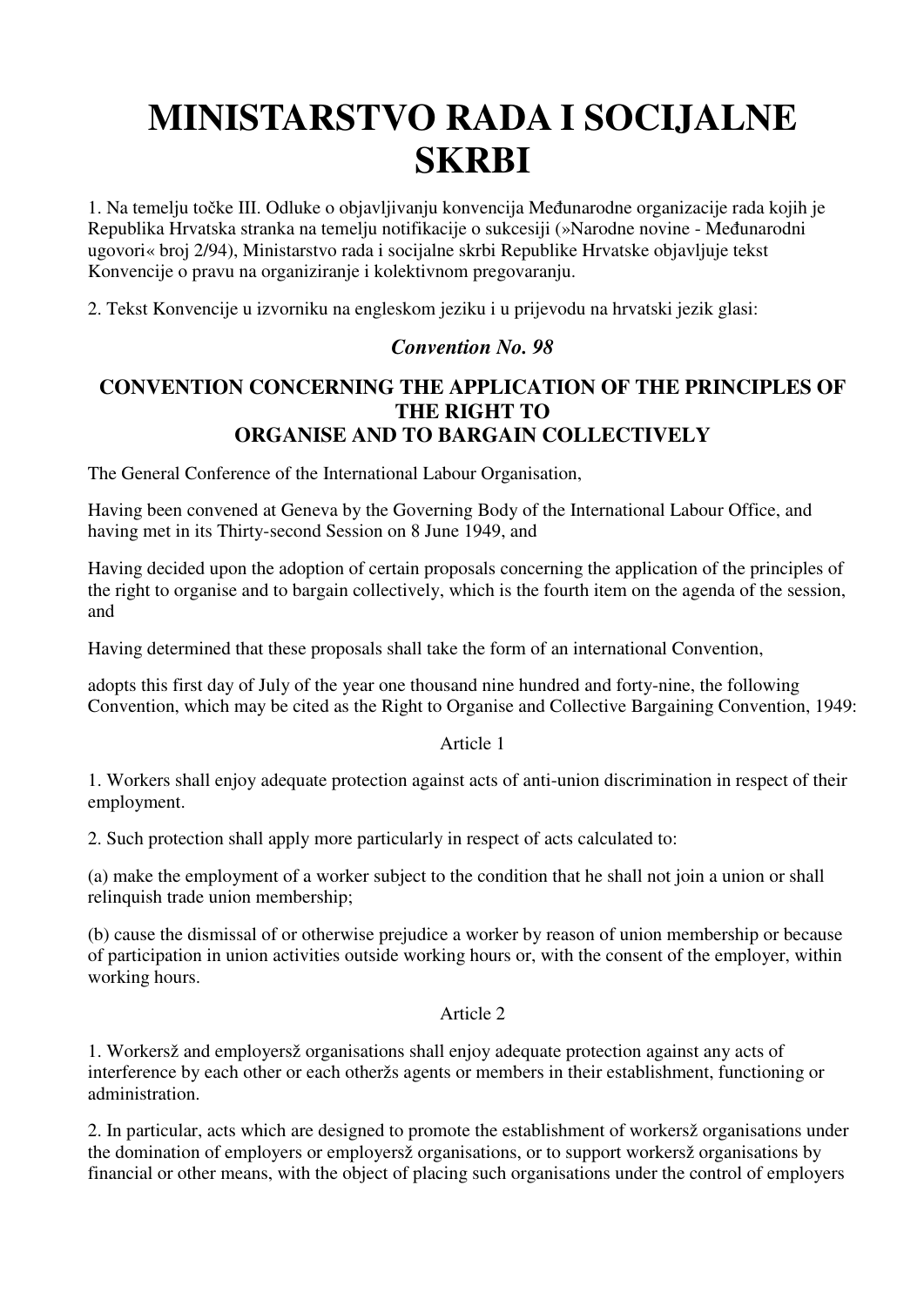or employersž organisations, shall be deemed to constitute acts of interference within the meaning of this Article.

#### Article 3

Machinery appropriate to national conditions shall be established, where necessary, for the purpose of ensuring respect for the right to organise as defined in the preceding Articles.

#### Article 4

Measures appropriate to national conditions shall be taken, where necessary, to encourage and promote the full development and utilisation of machinery for voluntary negotiation between employers or employersž organisations and workersž organisations, with a view to the regulation of terms and conditions of employment by means of collective agreements.

## Article 5

1. The extent to which the guarantees provided for in this Convention shall apply to the armed forces and the police shall be determined by national laws or regulations.

2. In accordance with the principle set forth in paragraph 8 of article 19 of the Constitution of the International Labour Organisation the ratification of this Convention by any Member shall not be deemed to affect any existing law, award, custom or agreement in virtue of which members of the armed forces or the police enjoy any right guaranteed by this Convention.

#### Article 6

This Convention does not deal with the position of public servants engaged in the administration of the State, nor shall it be construed as prejudicing their rights or status in any way.

#### Article 7

The formal ratifications of this Convention shall be communicated to the Director-General of the International Labour Office for registration.

#### Article 8

1. This Convention shall be binding only upon those Members of the International Labour Organisation whose ratifications have been registered with the Director-General.

2. It shall come into force twelve months after the date on which the ratifications of two Members have been registered with the Director-General.

3. Thereafter, this Convention shall come into force for any Member twelve months after the date on which its ratifications has been registered.

#### Article 9

1. Declarations communicated to the Director-General of the International Labour Office in accordance with paragraph 2 of article 35 of the Constitution of the International Labour Organisation shall indicate:

a) the territories in respect of which the Member concerned undertakes that the provisions of the Convention shall be applied without modification;

b) the territories in respect of which it undertakes that the provisions of the Convention shall be applied subject to modifications, together with details of the said modifications;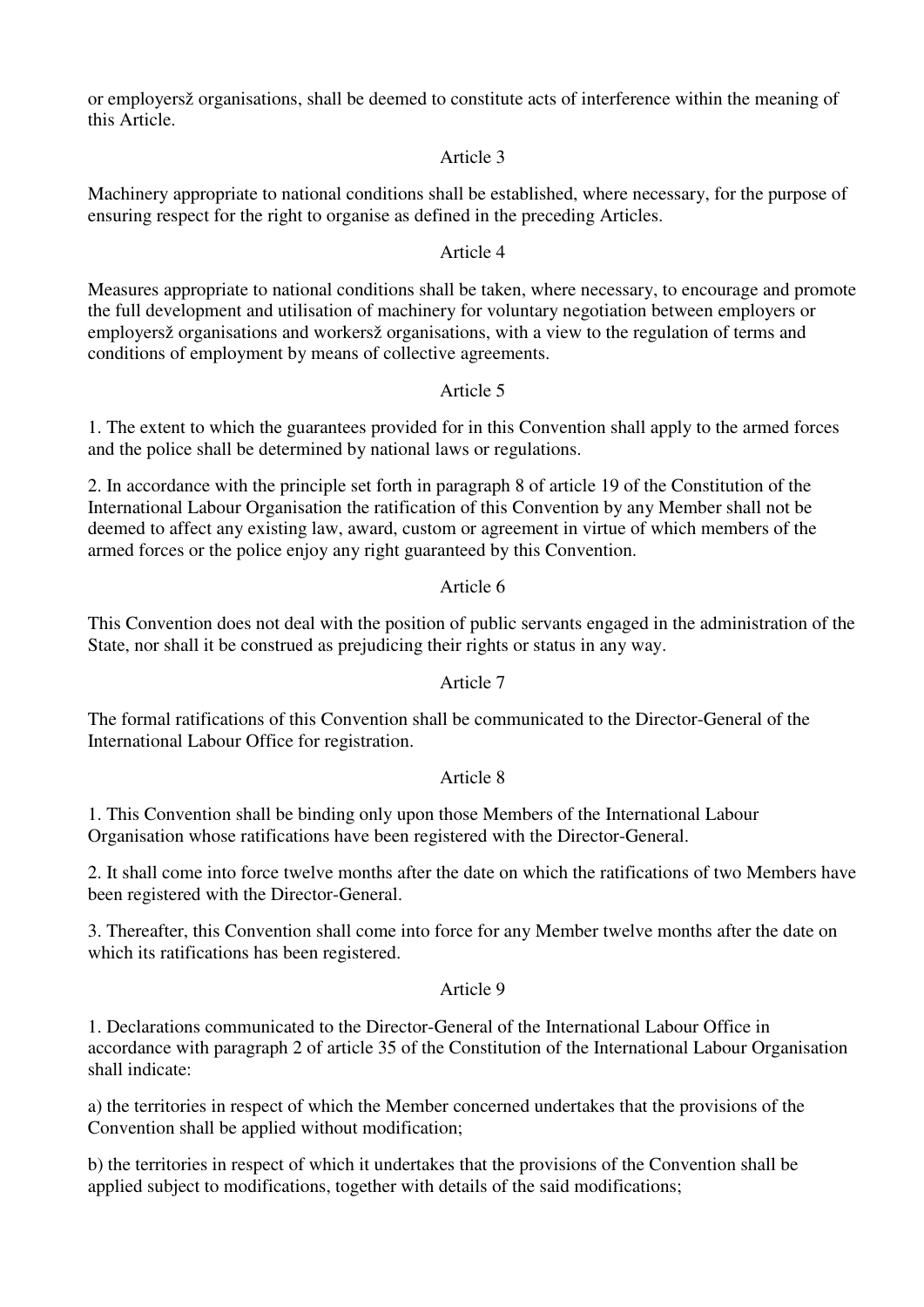c) the territories in respect of which the Convention is inapplicable and in such cases the grounds on which it is inapplicable;

d) the territories in respect of which it reserves its decision pending further consideration of the position.

2. The undertakings referred to in subparagraphs (a) and (b) of paragraph 1 of this Article shall be deemed to be an integral part of the ratification and shall have to force of ratification.

3. Any Member may at any time by a subsequent declaration cancel in whole or in part any reservation made in its original declaration in virtue of subparagraph (b), (c) or (d) of paragraph 1 of this Article.

4. Any Member may, at any time at which the Convention is subject to denunciation in accordance with the provisions of Article 11, communicate to the Director-General a declaration modifying in any other respect the terms of any former declaration and stating the present position in respect of such territories as it may specify.

#### Article 10

1. Declarations communicated to the Director-General of the International Labour Office in accordance with paragraph 4 or 5 of article 35 of the Constitution of the International Labour Organisation shall indicate whether the provisions of the Convention will be applied in the territory concerned without modification or subject to modifications; when the declaration indicates that the provisions of the Convention will be applied subject to modifications, it shall give details of the said modifications.

2. The Member, Members or international authority concerned may at any time by a subsequent declaration renounce in whole or in part the right to have recourse to any modification indicated in any former declaration.

3. The Member, Members or international authority concerned may, at any time at which the Convention is subject to denunciation in accordance with the provisions of Article 11, communicate to the Director-General a declaration modifying in any other respect the terms of any former declaration and stating the present position in respect of the application of the Convention.

## Article 11

1. A Member which has ratified this Convention may denounce it after the expiration of ten years from the date on which the Convention first comes into force, by an Act communicated to the Director-General of the International Labour Office for registration. Such denunciation should not take effect until one year after the date on which it is registered.

2. Each Member which has ratified this Convention and which does not, within the year following the expiration of the period of ten years mentioned in the preceding paragraph, exercise the right of denunciation provided for in this Article, will be bound for another period of ten years and, thereafter, may denounce this Convention at the expiration of each period of ten years under the terms provided for in this Article.

## Article 12

1. The Director-General of the International Labour Office shall notify all Members of the International Labour Organisation of the registration of all ratifications and denunciations communicated to him by the Members of the Organisation.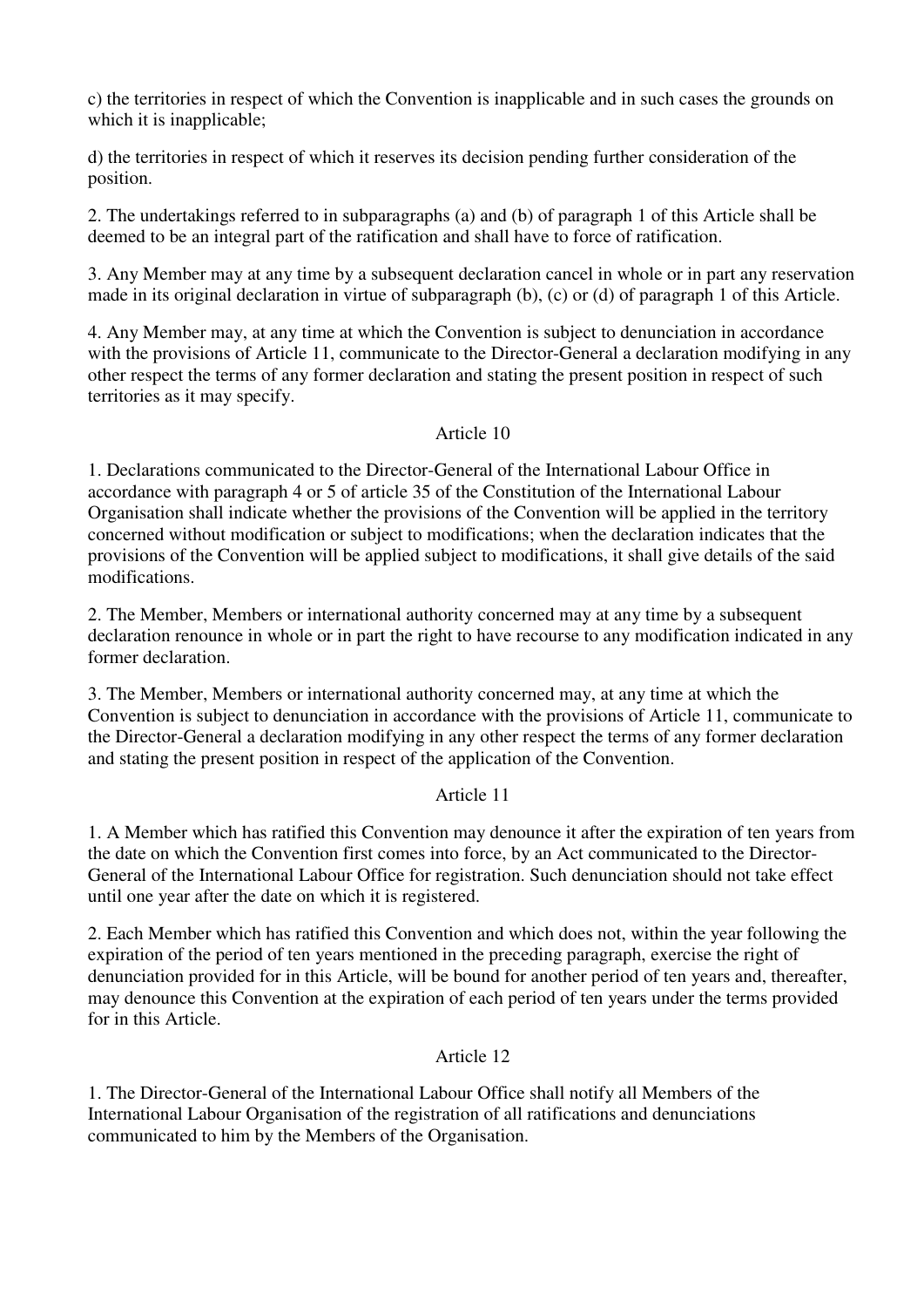2. When notifying the Members of the Organisation of the registration of the second ratification communicated to him, the Director-General shall draw the attention of the Members of the Organisation to the date upon which the Convention will come into force.

## Article 13

The Director-General of the International Labour Office shall communicate to the Secretary-General of the United Nations for registration in accordance with Article 102 of the Charter of the United Nations full particulars of all ratifications, declarations and acts of denunciation registered by him in accordance with the provisions of the preceding Articles.

## Article 14

At such times as it may consider necessary the Governing Body of the International Labour Office shall present to the General Conference a report on the working of this Convention and shall examine the desirability of placing on the agenda of the Conference the question of its revision in whole or in part.

## Article 15

1. Should the Conference adopt a new Convention revising this Convention in whole or in part, then, unless the new Convention otherwise provides:

a) the ratification by a Member of the new revising Convention shall *ipso jure* involve the immediate denunciation of this Convention, notwithstanding the provisions of Article 11 above, if and when the new revising Convention shall have come into force;

b) as from the date when the new revising Convention comes into force, this Convention shall cease to be open to ratification by the Members.

2. This Convention shall in any case remain in force in its actual form and content for those Members which have ratified it but have not ratified the revising Convention.

## Article 16

The English and French versions of the text of this Convention are equally authoritative.

# *Konvencija 98*

# **KONVENCIJA O PRIMJENI NA**Č**ELA PRAVA NA ORGANIZIRANJE I KOLEKTIVNOG PREGOVARANJA**

Opća konferencija Međunarodne organizacije rada koju je u Ženevi sazvalo Upravno vijeće Međunarodnog ureda rada, sastavši se na svom tridesetdrugom zasjedanju 8. lipnja 1949., i

odlučivši prihvatiti određene prijedloge u vezi s primjenom načela prava na organiziranje i

kolektivnog pregovaranja, a što je četvrta točka dnevnog reda zasjedanja, i

odlučivši da ovi prijedlozi dobiju oblik međunarodne konvencije,

usvaja prvog srpnja tisuću devetsto četrdeset devete godine sljedeću konvenciju koja se naziva Konvencija o pravu na organiziranje i kolektivnom pregovaranju iz 1949.:

Članak 1.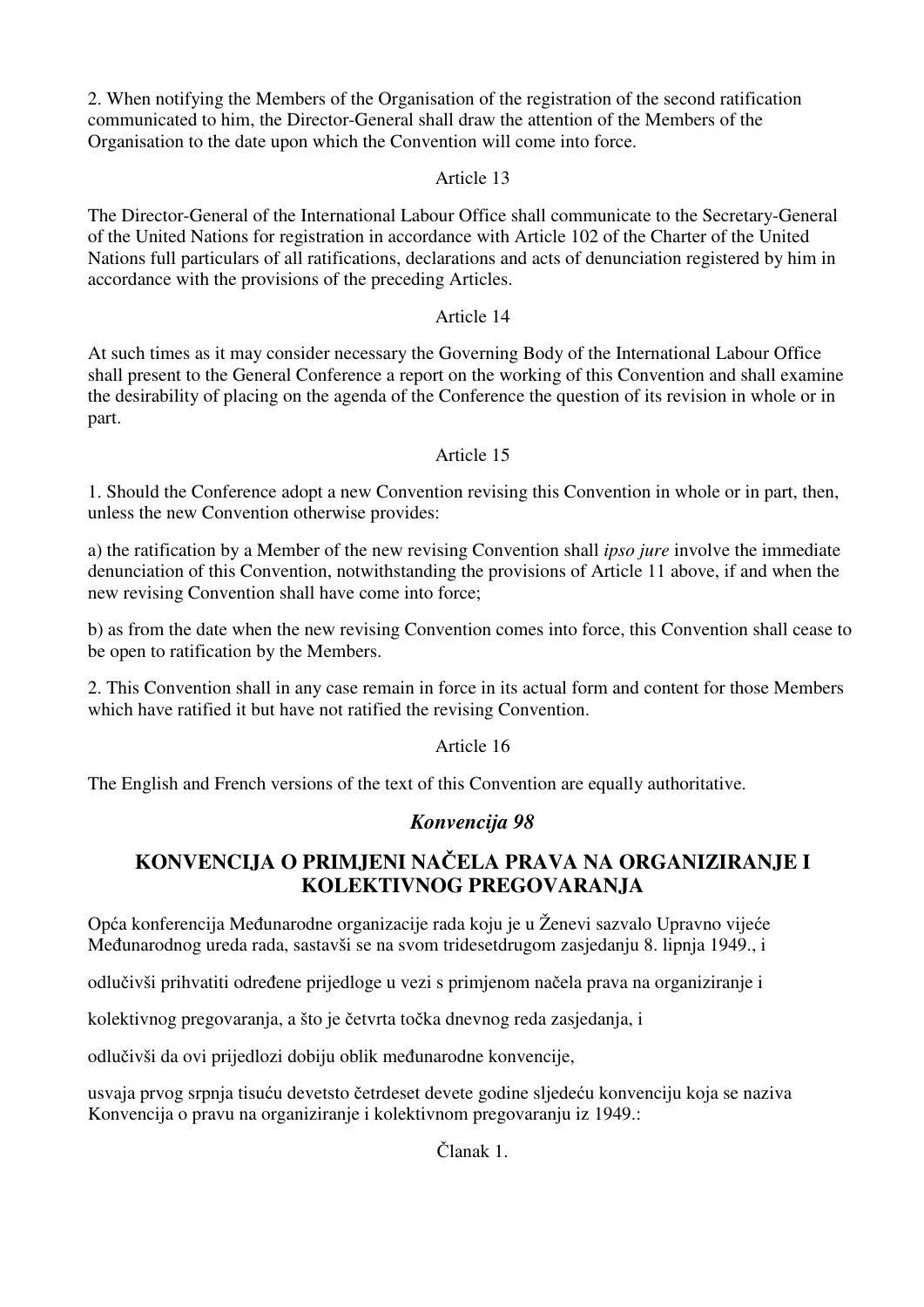1. Radnici imaju pravo na odgovarajuću zaštitu od svih postupaka protusindikalne diskriminacije u vezi s njihovim zaposlenjem.

2. Takva se zaštita mora nadasve primijeniti u odnosu na postupke koji imaju za cij:

(a) uvjetovati zapošljavanje radnika zabranom njegovog učlanjenja u sindikat ili njegovim iščlanjenjem iz sindikata;

(b) uzrokovati otpuštanje ili na neki drugi način oštetiti radnika zbog članstva u sindikatu ili sudjelovanja u sindikalnim djelatnostima izvan radnog vremena ili, uz pristanak poslodavca, tijekom radnog vremena.

## Članak 2.

1. Udruge radnika i poslodavaca imaju pravo na odgovarajuću zaštitu od svih postupaka kojima bi se one ili njihovi zastupnici ili članovi uplitali jedni drugima u utemeljenje, djelovanje ili upravljanje.

2. Postupci koji su usmjereni poticanju osnivanja udruga radnika pod nadzorom poslodavaca ili udruga poslodavaca, ili pružanje financijske ili druge potpore udrugama radnika s namjerom da se te udruge stave pod nadzor poslodavaca ili udruga poslodavaca, posebice će se smatrati postupcima uplitanja u smislu ovoga članka.

Članak 3.

U skladu s nacionalnim uvjetima moraju se, ako je potrebno, uspostaviti posebni mehanizmi radi osiguravanja poštivanja prava na organiziranje određenog prethodnim člancima.

Članak 4.

U skladu s nacionalnim uvjetima moraju se, ako je potrebno, poduzimati odgovarajuće mjere za poticanje i promicanje punog razvoja i upotrebe mehanizama dobrovoljnog pregovaranja između poslodavaca ili udruga poslodavaca i udruga radnika u cilju utvrđivanja uvjeta zaposlenja kolektivnim ugovorima.

## Članak 5.

1. Opseg u kojem će se jamstva predviđena ovom Konvencijom primjenjivati na oružane snage i policiju utvrdit će se nacionalnim zakonima ili drugim propisima.

2. U skladu s načelom utvrđenim člankom 19. stavkom 8. Statuta Međunarodne organizacije rada, neće se smatrati da ratifikacija ove Konvencije od strane određene članice ograničava primjenu bilo kojeg postojećeg zakona, odluke, običaja ili sporazuma na temelju kojega pripadnici oružanih snaga ili pozicije uživaju bilo koje pravo zajamčeno ovom Konvencijom.

Članak 6.

Ova Konvencija ne uređuje položaj javnih službenika koji rade u državnoj upravi, niti se smije tumačiti kao da na bilo koji način utječe na njihova prava ili položaj.

Članak 7.

Formalne ratifikacije ove Konvencije priopćavaju se glavnom ravnatelju Međunarodnog ureda rada radi registracije.

# Članak 8.

1. Ova Konvencija obvezuje samo one članice Međunarodne organizacije rada čije su ratifikacije registrirane kod glavnog ravnatelja.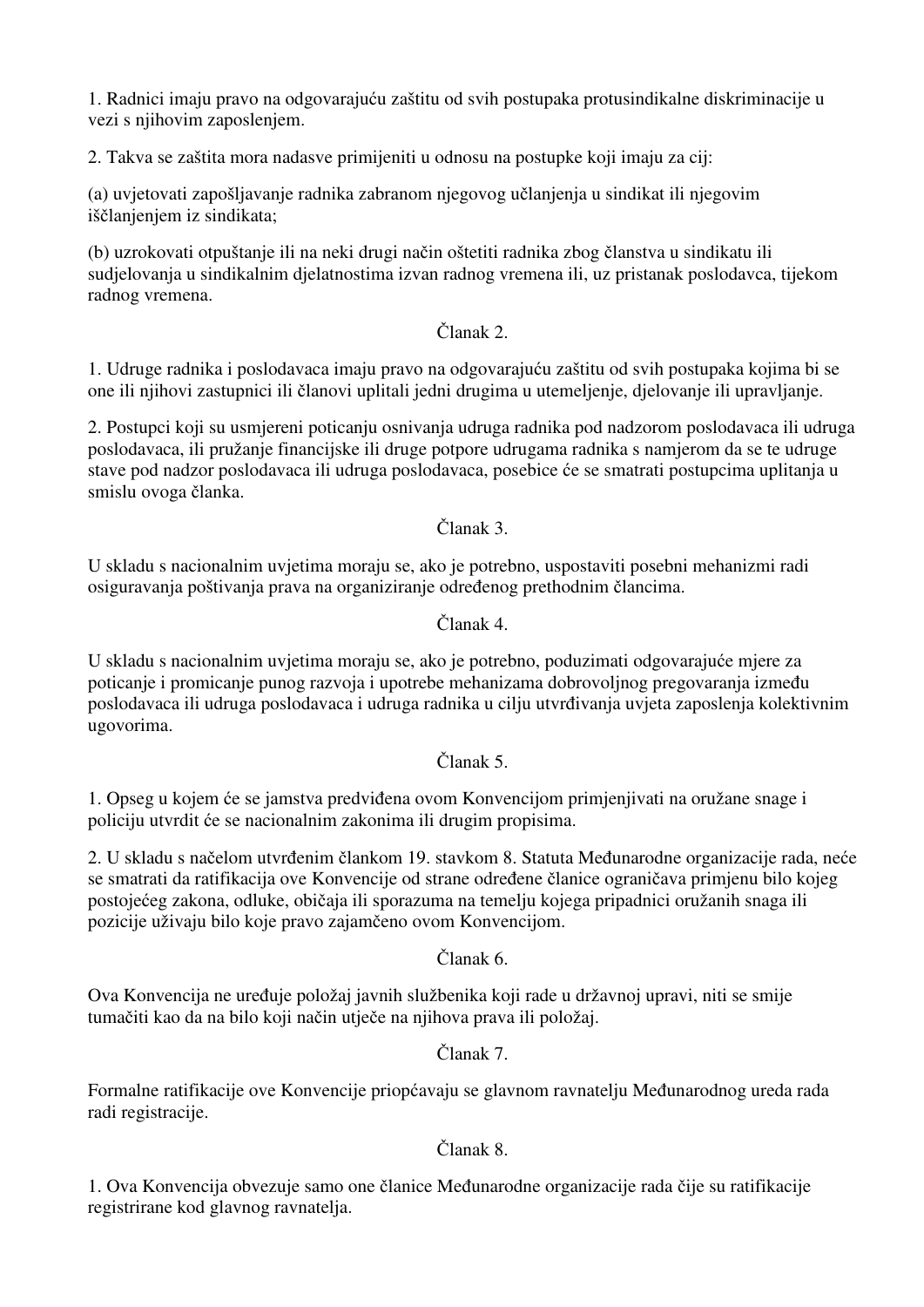2. Ona stupa na snagu dvanaest mjeseci od datuma kada su kod glavnog ravnatelja registrirane ratifikacije dviju članica.

3. Nakon toga, ova Konvencija stupa na snagu u odnosu na svaku članicu dvanaest mjeseci nakon datuma registracije njene ratifikacije.

Članak 9.

1. U izjavama dostavljenim glavnom ravnatelju Međunarodnog ureda rada u skladu sa stavkom 2., članka 35. Statuta Međunarodne organizacije rada moraju se navesti:

(a) teritoriji u odnosu na koje se dotična članica obvezuje da će se odredbe Konvencije primjenjivati bez izmjene;

(b) teritoriji u odnosu na koje se ona obvezuje da će se odredbe ove Konvencije primjenjivati s izmjenama, kao i pojedinosti o tim izmjenama;

(c) teritoriji u odnosu na koje je ova Konvencija neprimjenjiva, te u tim slučajevima razloge zbog kojih je neprimjenjiva;

(d) teritorije u odnosu na koje ona zadržava pravo donošenja konačne odluke dok ne razmotri svoje stajalište.

2. Obveze predviđene stavkom 1. podstavcima (a) i (b) ovoga članka se smatraju sastavnim dijelom ratifikacije i imaju snagu ratifikacije.

3. Svaka članica može uvijek, naknadnom izjavom, odustati u cijelosti ili djelomično od svake rezerve koju je stavila u izvornoj izjavi u skladu sa stavkom 1. podstavcima (b), (c) i (d) ovoga članka.

4. Svaka članica može, uvijek kada je ovu Konvenciju moguće otkazati u skladu s odredbama članka 11., dostaviti glavnom ravnatelju Međunarodnog ureda rada izjavu kojom mijenja u bilo kojem pogledu bilo koju prijašnju izjavu i u kojoj navodi sadašnje stajalište u odnosu na određene teritorije.

Članak 10.

1. U izjavama dostavljenim glavnom ravnatelju Međunarodnog ureda rada u skladu sa stavcima 4. i 5. članka 35. Statuta Međunarodne organizacije rada mora se naznačiti hoće li se odredbe ove Konvencije na dotični teritorij primjenjivati bez izmjene ili s izmjenama, i kad se u izjavi navodi da će se Konvencija primjenjivati s izmjenama, moraju se navesti pojedinosti o narečenim izmjenama.

2. Zainteresirana članica, članice ili međunarodno tijelo mogu se u svako doba naknadnom izjavom, u cijelosti ili djelomično, odreći prava na svaku izmjenu navedenu u bilo kojoj prijašnjoj izjavi.

3. Zainteresirana članica, članice ili međunarodno tijelo mogu, uvijek kada je ovu Konvenciju moguće otkazati u skladu s odredbama članka 11., dostaviti glavnom ravnatelju Međunarodnog ureda rada izjavu kojom mijenjaju u svakom drugom pogledu uvjete bilo koje prijašnje izjave i u kojoj se navodi sadašnje stajalište u odnosu na primjenu ove Konvencije.

Članak 11.

1. Članica koja je ratificirala ovu Konvenciju može je otkazati nakon isteka razdoblja od deset godina od datuma kada je Konvencija stupila na snagu aktom kojeg dostavlja glavnom ravnatelju Međunarodnog ureda rada radi registracije. Takav otkaz počinje djelovati godinu dana nakon datuma kada je registriran.

2. Svaka članica koja je ratificirala ovu Konvenciju, i koja u roku od godine dana nakon proteka razdoblja od deset godina iz prethodnog stavka ne otkaže konvenciju prema odredbi ovoga članka, bit